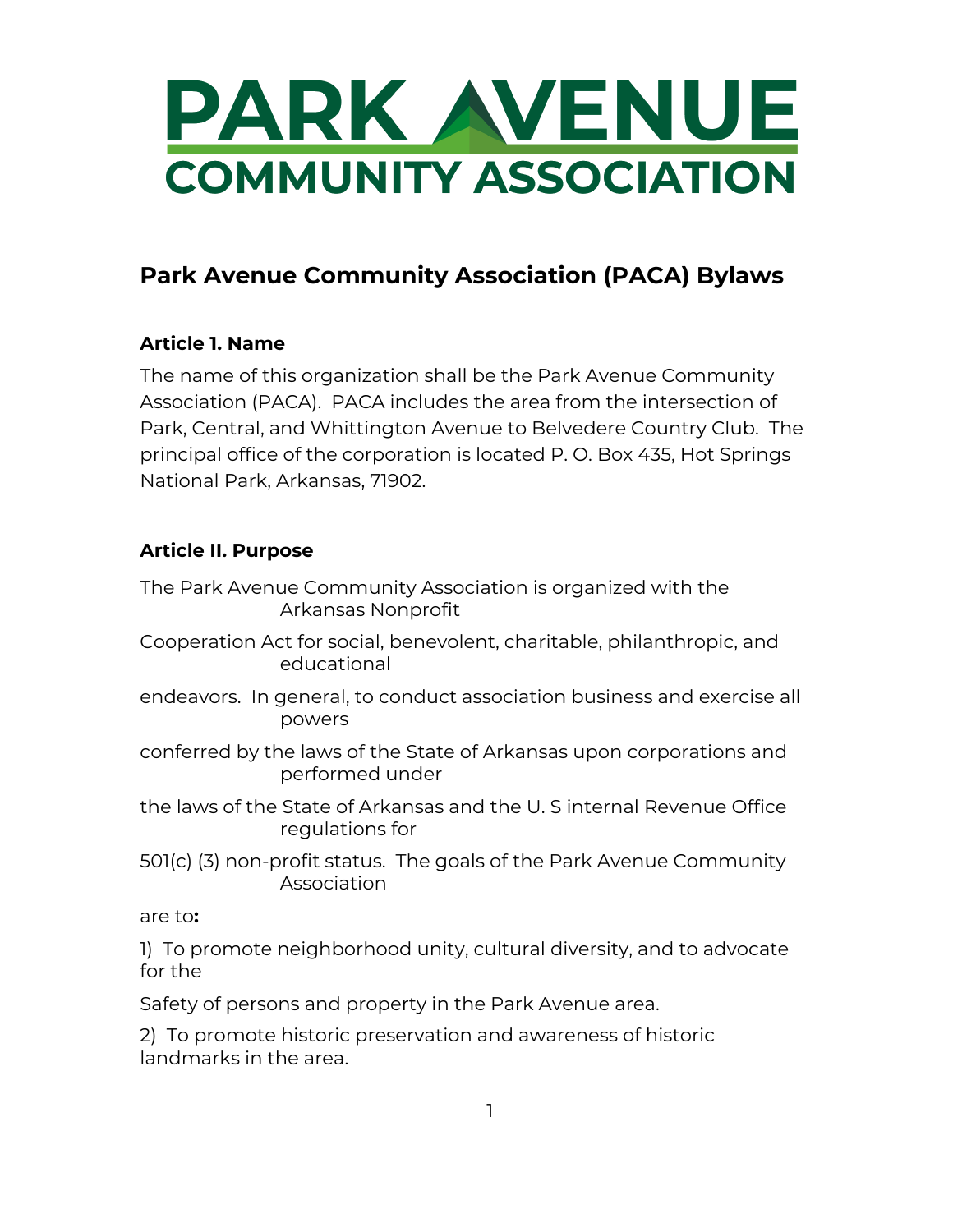

3) To cooperate with government officials to enforce codes and educate citizenry. And

4) To comply with regulations and requirements of the Arkansas Secretary of State, Arkansas Attorney General Office, and the U. S. Internal Revenue Service-Section 501(c)(3) status for non-profit associations.

#### **Article III. Board of Directors**

Section 1. Number of Directors

PACA shall have a maximum of six directors and collectively they shall be known as the Board of Directors.

Section 2. Nomination, Election and Length of Term

Each director shall be nominated and elected by the Active Membership at large at the January meeting. Each Director shall hold office for a minimum period of three years. At that point in time, the director must stand for re-election against candidates proposed by the Active Membership at large. Executive Officers and/or Board of Directors from other community associations are not eligible for Board of Directors position.

Section 3. Qualification of Directors

All Active Members in good standing are eligible for a position on the Board of Directors. They must have a proven track record of reputable ethics, business management, and advocate for PACA's goals.

Section 4. Meetings of Board of Directors

Regular meetings of directors shall be held quarterly with documented agenda and minutes as specified by the corporate documentation policy. The quarterly meeting will be presided over by the chairperson of the board in cooperation with fellow board members and Executive Officers. In absence of chairperson, the vice chair shall preside over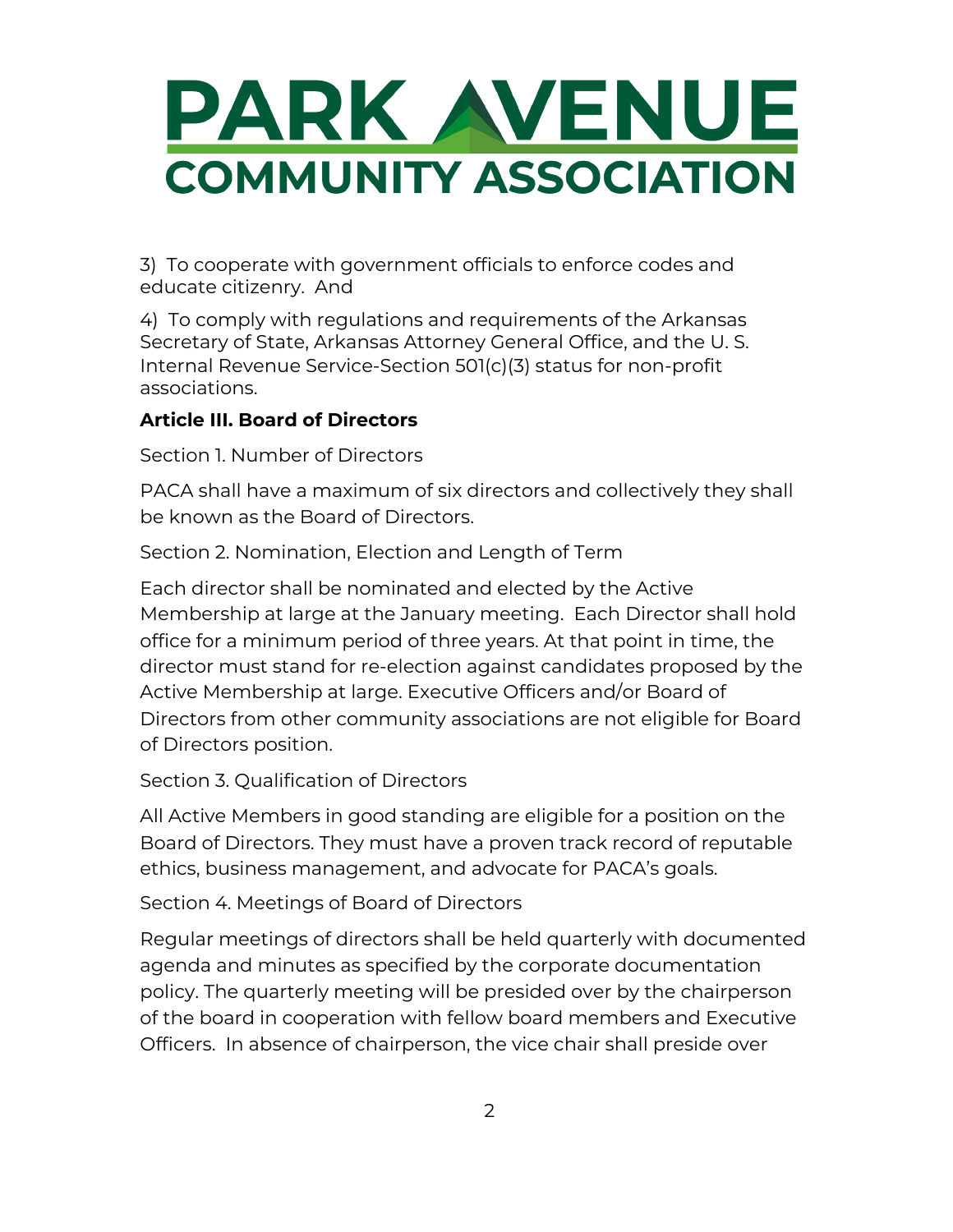quarterly meetings. A quorum will consist of two-thirds members present.

Section 5. Duties of Board of Directors

It shall be the duty of the Board of Directors to be informed, act in the best interest of the association, and make fiscally responsible decisions. They must be participatory, act in good faith-above personal interest, and perform their duties in a prudent, reasonable manner. The Board of Directors shall serve without compensation.

They shall be allowed reasonable advancement or reimbursement of expenses incurred in the performance of their duties. Any payments to directors shall be approved in advance in accordance with this association's conflict of interest policy, as set forth in these bylaws. Duties include the following:

1. Perform any and all duties imposed on them collectively or individually by law, by the articles of incorporation, or by these bylaws.

2. Supervise all officers and agents of the association to assure that their duties are performed properly.

3. Meet at such times and places as required by these bylaws.

4. Shall be accountable for the strategic planning and sustainability of the association.

5. Comply with regulations and requirements of the Arkansas Secretary of State and the U. S. Internal Revenue Services (IRS) for 501(c)(3) status for non-profit organizations.

Section 6. -Removal

Directors may be removed from office, with or without cause, as permitted by and in accordance with the laws of this state.

Section 7-Procedure for Filling Vacancies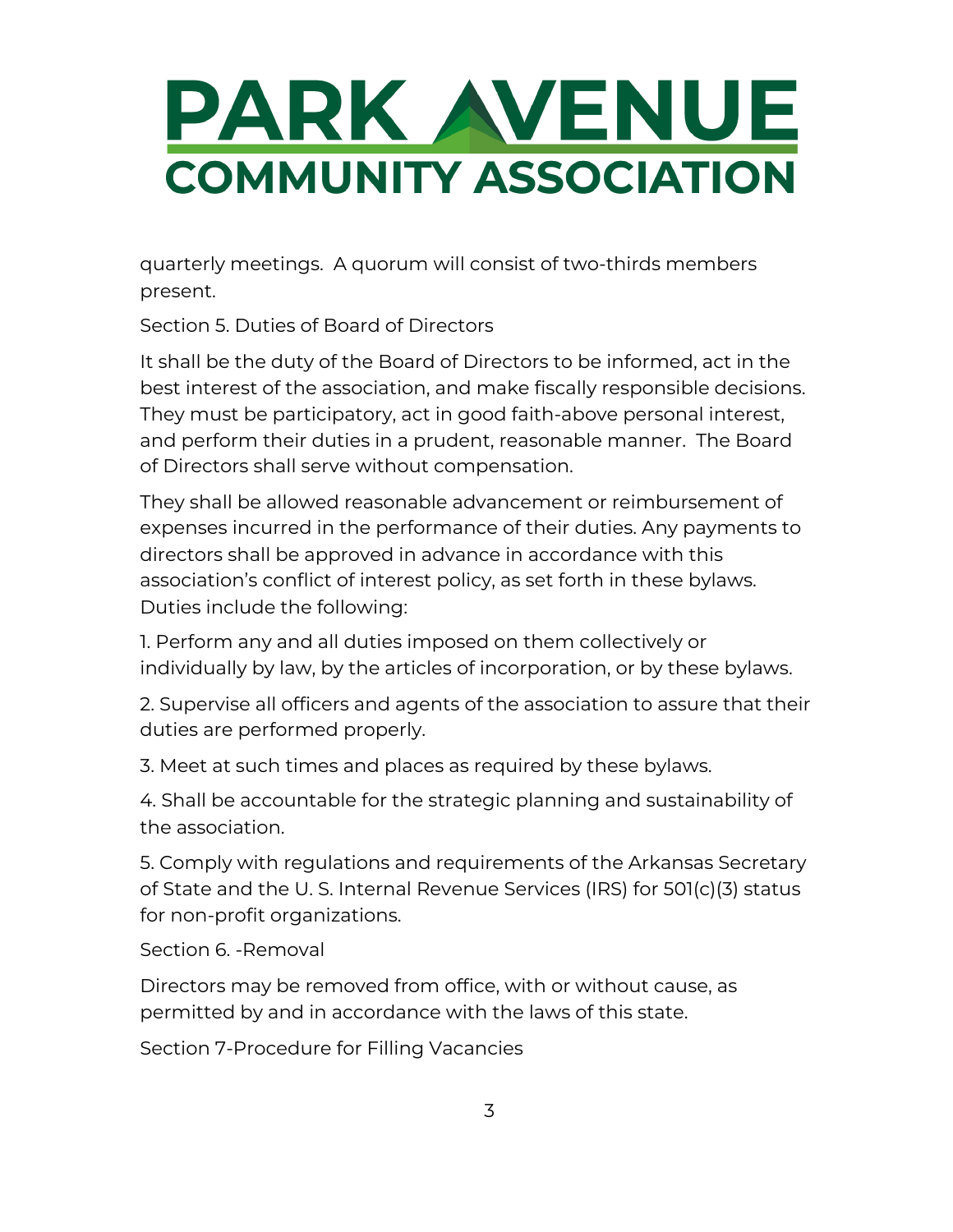Vacancies on the board of directors shall exist on the death, resignation, or removal of any director, and whenever the number of authorized directors is increased.

Any director may resign effective upon giving written notice to the chairperson of the board, the president, the secretary, or the board of directors, unless the notice specifies a later time for the effectiveness of such resignation. No director may resign if the corporation would then be left without a duly elected director or directors in charge of its affairs, except upon notice to the office of the attorney general or other appropriate agency of this state.

#### **Article IV. Executive Officers**

#### Section 1. Titles

The Executive Officers of the association shall be president, a vice president, a secretary, and treasurer. Executive Officers must reside and/or maintain a business in the Park Avenue area. They must have a proven track record of reputable ethics, business management and/or public service. Executive Officers and/or Board of Directors from other community association members are not eligible for any elected PACA Executive Office.

#### Section 2. Duties:

It shall be the duty of the Executive Officers to be informed, act in the best interest of the organization, and make fiscally responsible decisions. They must be participatory, act in good faith- above personal interest, and perform their duties in a prudent, reasonable manner. Executive Officers shall serve without compensation.

They shall be allowed reasonable advancement or reimbursement of expenses incurred in the performance of their duties. Any payments to Executive Officers shall be approved in accordance with this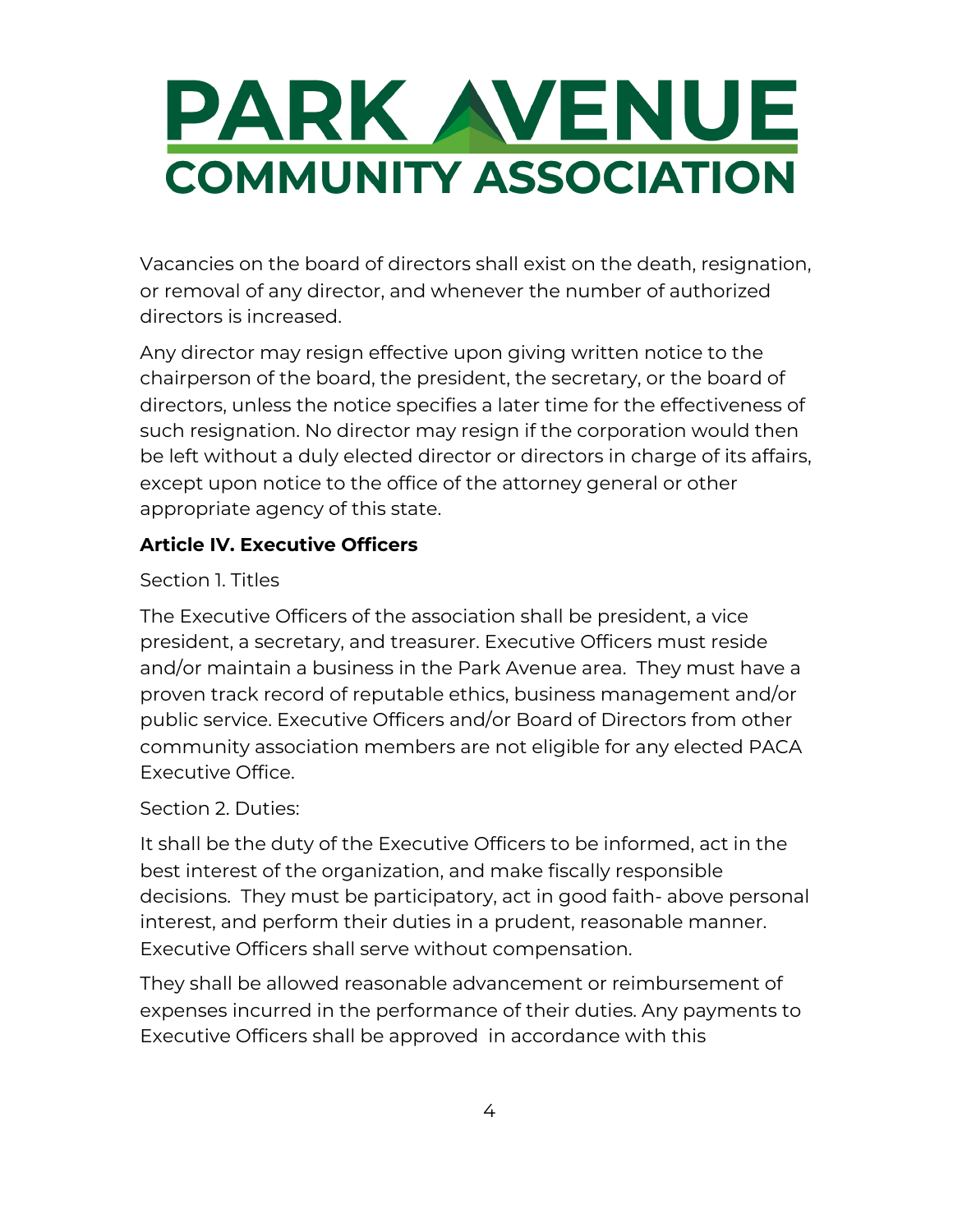association's conflict of interest policy, as set forth in these bylaws. Duties include the following:

Executive Officers shall perform any and all duties imposed on them collectively or individually by law, by the articles of incorporation, or by these bylaws. They will meet at such times and places and comply with regulations and requirements of the Arkansas Secretary of State, Arkansas Attorney General Office, and the Internal Revenue Service Section 501(c)(3), as required by theses bylaws.

1) President-The President shall preside over the association's monthly meetings, work with Secretary to develop agenda for monthly meetings, schedule monthly speaker and/or program, sign official documents, appoint all committee chairpersons, and advise on all committee members, and serve as an ex-officio member on all committees.

2) Vice President-The Vice President shall perform all duties of the president in absence of the president. The Vice President shall function as directed by the President and/or the Board of directors.

3) Secretary-The Secretary shall keep a permeant record of the general and Executive Board meetings and act with the President in directing the correspondence of the organization. They shall keep all active membership rosters, report minutes, and coordinate regular meeting agenda with President.

4) Treasurer-The Treasurer shall receive all monies and make disbursements of the association upon authority of the Executive Officers or Board of Directors. The Treasure will present a financial report at all regular monthly meetings. Quarterly and annual audits will presented and approved by the Board of Directors.

Section 3. Nomination, Election, and Term of Office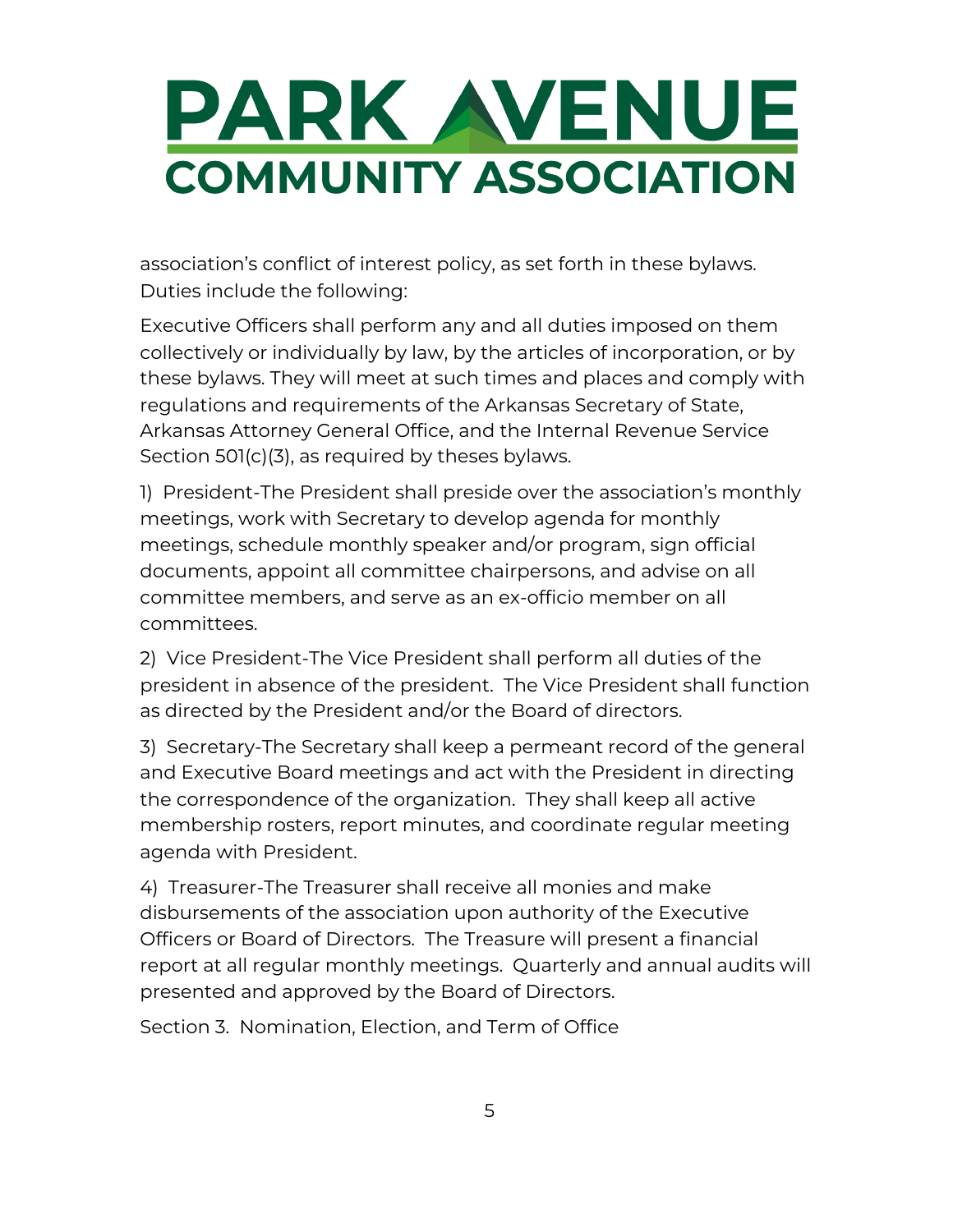Each officer shall be nominated and elected by the association's Active Members in good standing. Each Officer shall hold office for a minimum period of one year. At that point in time, the Officer must stand for re-election against candidates proposed by Active Members in good standing. Election of officers shall be held at the regular January meeting of the association.

#### Section 4-Removal

Executive Officers may be removed from office, with or without cause, as permitted by and in accordance with the laws of this state.

Section 5-Procedure for Filling Vacancies

Vacancies of Executive Officers position shall exist (1) on the death, resignation, or removal of any officer, and (2) whenever the number of authorized officers is increased.

Any Executive Officer may resign effective upon giving written notice to the Chairperson of the Board, the President, the Secretary, or the Board of Directors, unless the notice specifies a later time for the effectiveness of such resignation. No Executive Officer may resign if the association would then be left without a duly elected officer or director in charge of its affairs, except upon notice to the office of the attorney general or other appropriate agency of this state.

#### **Article V. Membership and Dues**

Section 1. Procedures for Becoming a Member

The association has two types of membership: Active Member and Friends of Park Avenue. Active Member status is defined as any individual who resides, owns property and/or operates a business in the Park Avenue neighborhood. Active Members retain all voting rights and are eligible for any elected PACA Executive Office or Board of Directors position. Executive Officers and/or Board of Directors from other community association members do not retain voting rights and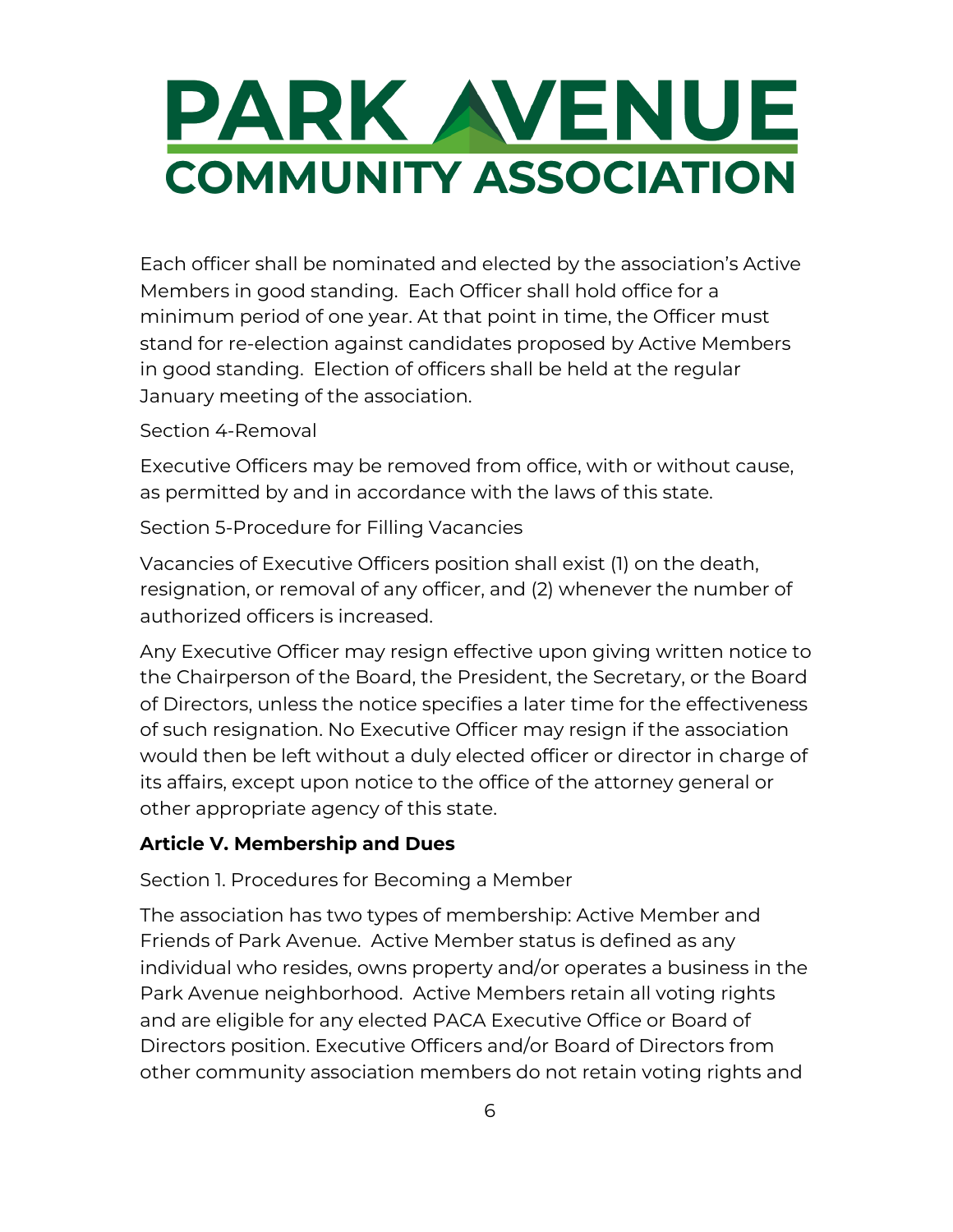are not eligible for any elected PACA Executive Office or Board of Directors position.

Friends of Park Avenue status is defined as any individual interested in the association's goals and the advocacy of the historic neighborhood. They do not retain voting rights nor are they eligible for Executive Office or Board of Directors position.

Both Active Membership and Friends of Park Avenue annual membership dues are payable by the third Monday in January of each year. Annual dues for both Active Members and Friends of Park Avenue are \$10.00 for an individual, \$15.00 for a household, and \$20.00 for a business.

#### Section 2. Meetings

Regular association meetings shall be held on the third Monday of every month. Meetings shall be held at designated locations as indicated in prior meeting notices. Special meetings may be called by the Executive Officers and/or Board of Directors. Such meetings shall be held at the place designated by the person or persons calling the special meeting and will be given at least a weeks' notice.

#### Section 3. Voting Procedures

Each Active Member, in good-standing is entitled to one vote on each matter submitted to a vote by the members. Voting at duly held meetings shall be by show of hands. Election of Directors and Executive Officers shall be by written ballot.

#### **Article VI. Rule of Order**

Section 1. Robert's Rules of Order - All association meetings shall be governed by Robert's rules, as such rules may be revised from time to time, insofar as such rules are not inconsistent with or in conflict with the articles of incorporation, these bylaws, or with provisions of law.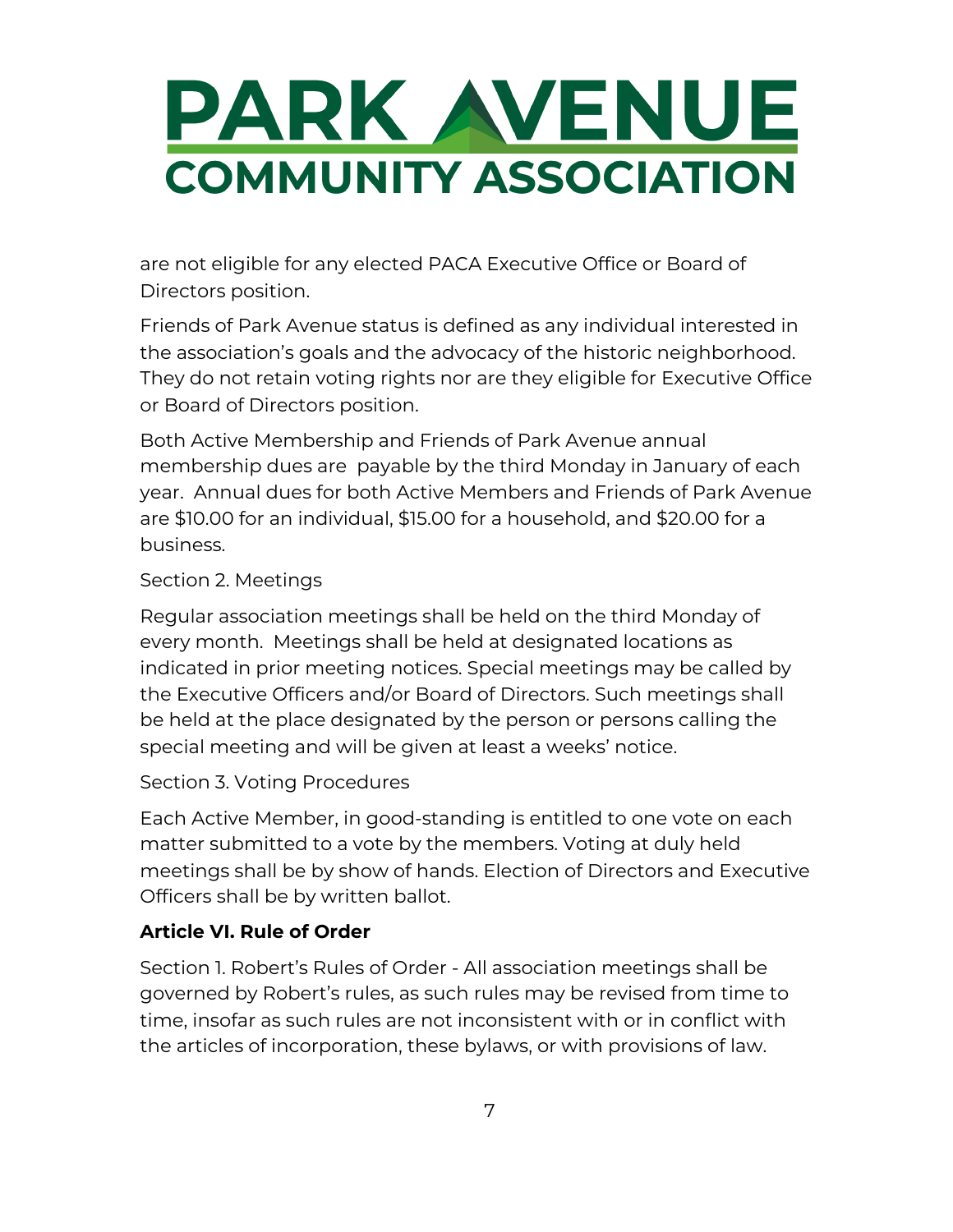Section 2. Adding Items to Monthly Agenda Procedure.

Any Active Member may contact the residing association President to requests the addition of items to the monthly meeting's agenda.

Section 3. Grievance Procedure

Any Active Member who wishes to express a grievance shall contact the association's residing president and/or board of directors to request a review of concerns. The residing president or board of directors shall establish a grievance committee to address the Active Members concerns. If resolution is not reached, the Active Member may appeal to the board of directors for final appeal.

### **Article VII. Fiscal Year**

Section 1. Fascial Year

July 1 to June 30, of each year will stand as the association's fiscal year.

### .**Article VIII. Indemnification of Board of Directors, Executive Officers, Committee Members, and Volunteers.**

Section 1. Board of Directors and Officers

The Board of Directors and Executive Officers of the association shall be indemnified by the corporation to the fullest extent permissible under the laws of this state.

### **Article IX. Conflict of Interest Policy**

Section 1. Purpose of Conflict of Interest Policy

The purpose of this conflict of interest policy is to protect this tax-exempt association's interest when it is contemplating entering into a transaction or arrangement that might benefit the private interest of an officer or director of the corporation or any "disqualified person" as defined in Section 4958(0(1) of the Internal Revenue Code and as amplified by Section 53.49583 of the IRS Regulations and which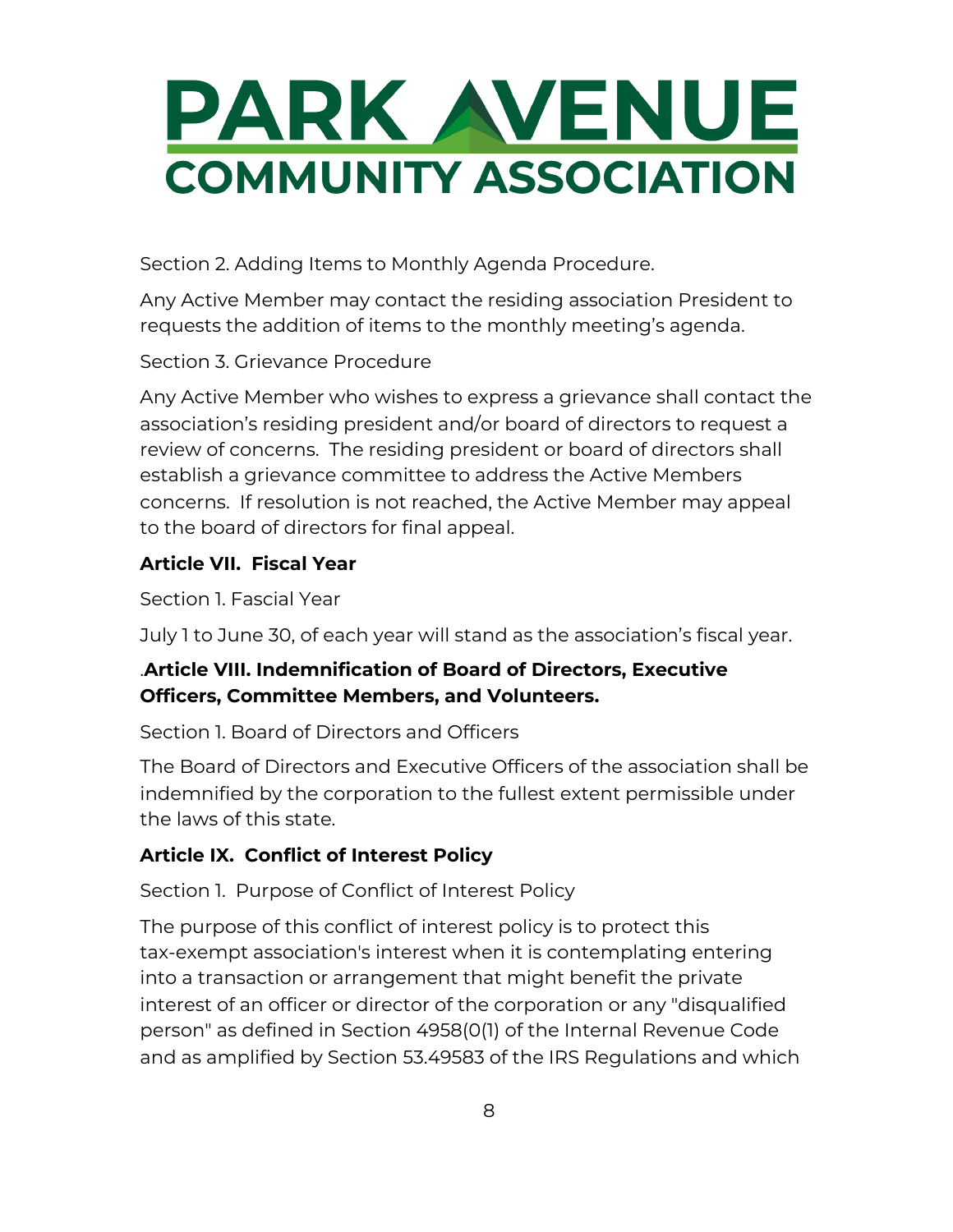might result in a possible "excess benefit transaction" as defined in Section 4958(c)(1)(A) of the Internal Revenue Code and as amplified by Section 53.4958 of the IRS Regulations. This policy is intended to supplement but not replace any applicable state and federal laws governing conflict of interest applicable to nonprofit and charitable organizations.

#### Section 2. Definitions

a. Interested Person. Any director, principal officer, member of a committee with governing board delegated powers, or any other person who is a "disqualified person" as defined in Section 4958(0(1) of the Internal Revenue Code and as amplified by Section 53.4958-3 of the IRS Regulations, who has a direct or indirect financial interest, as defined below, is an interested person.

b. Financial Interest. A person has a financial interest if the person has, directly or indirectly, through business, investment, or family:

1. An ownership or investment interest in any entity with which the association has a transaction or arrangement;

2. A compensation arrangement with the corporation or with any entity or individual with which the association has a transaction or arrangement; or

3. A potential ownership or investment interest in, or compensation arrangement with, any entity or individual with which the association is negotiating a transaction or arrangement. Compensation includes direct and indirect remuneration as well as gifts or favors that are not insubstantial.

A financial interest is not necessarily a conflict of interest. Under Section 3, paragraph B, a person who has a financial interest may have a conflict of interest only if the appropriate governing board or committee decides that a conflict of interest exists.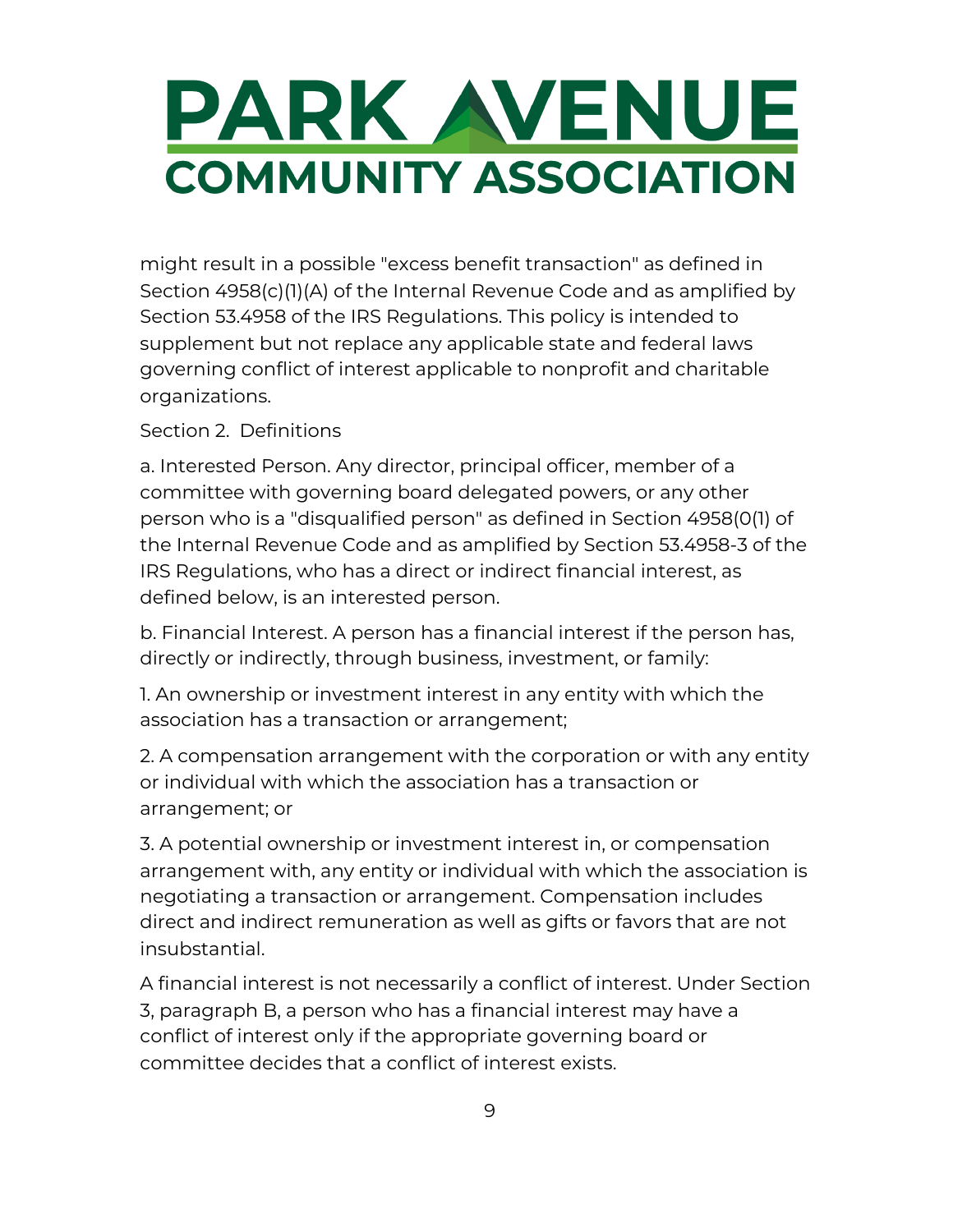Section 3. Conflict of Interest Avoidance Procedures

a. Duty to Disclose. In connection with any actual or possible conflict of interest, an interested person must disclose the existence of the financial interest and be given the opportunity to disclose all material facts to the directors and members of committees with governing board delegated powers considering the proposed transaction or arrangement.

b. Determining Whether a Conflict of Interest Exists. After disclosure of the financial interest and all material facts, and after any discussion with the interested person, he/she shall leave the governing board or committee meeting while the determination of a conflict of interest is discussed and voted upon. The remaining board or committee members shall decide if a conflict of interest exists.

c. Procedures for Addressing the Conflict of Interest. An interested person may make a presentation at the governing board, but after the presentation, he/she shall leave the meeting during the discussion of, and the vote on, the transaction or arrangement involving the possible conflict of interest.

After exercising due diligence, the governing board shall determine whether the corporation can obtain with reasonable efforts a more advantageous transaction or arrangement from a person or entity that would not give rise to a conflict of interest.

d. Violations of the Conflicts of Interest Policy. If the governing board has reasonable cause to believe a member has failed to disclose actual or possible conflicts of interest, it shall inform the member of the basis for such belief and afford the member an opportunity to explain the alleged failure to disclose.

If, after hearing the member's response and after making further investigation as warranted by the circumstances, the governing board determines the member has failed to disclose an actual or possible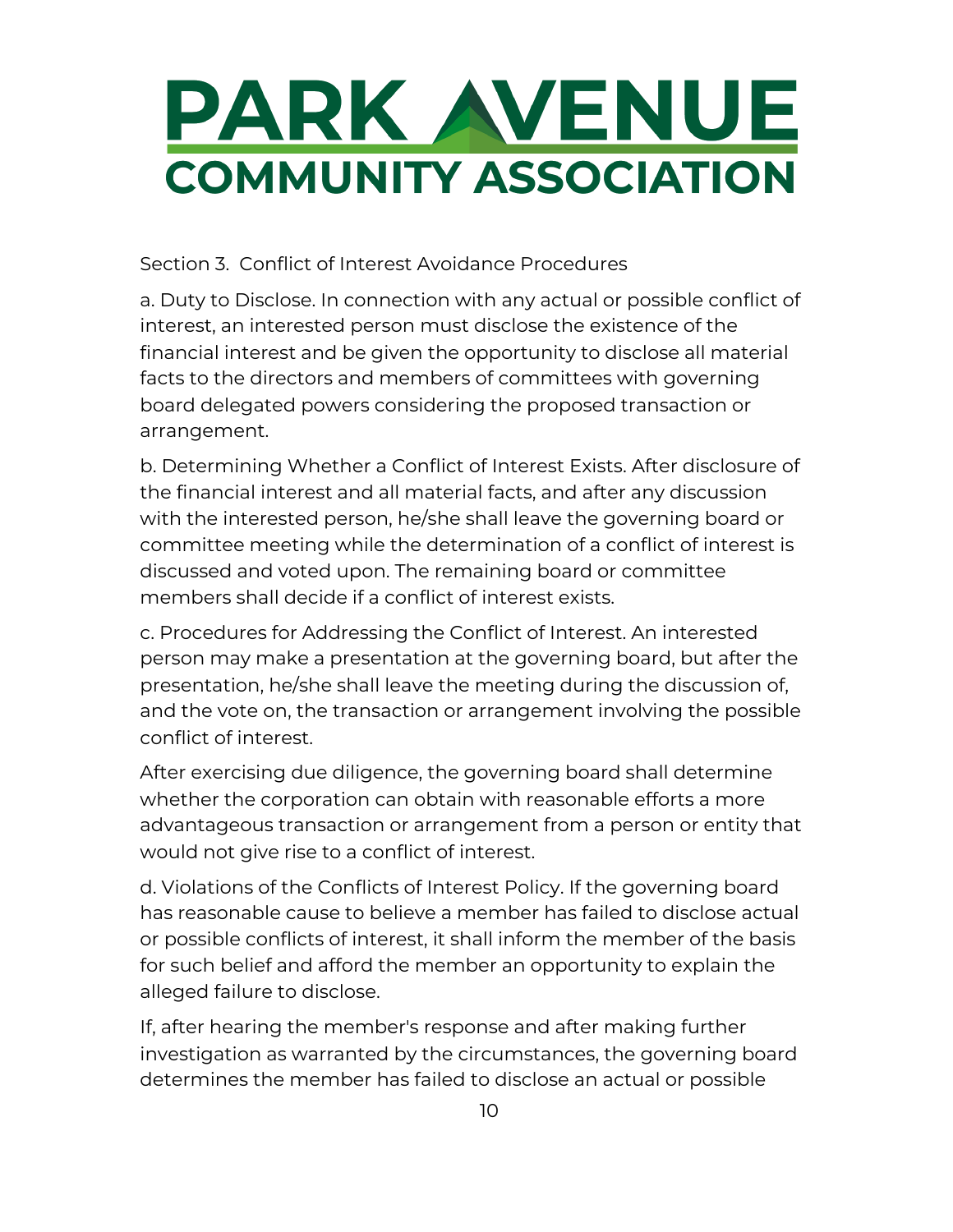conflict of interest, it shall take appropriate disciplinary and corrective action.

Section 4. Records of Board Proceedings

The minutes of meetings of the governing board shall contain:

a. The names of the persons who disclosed or otherwise were found to have a financial interest in connection with an actual or possible conflict of interest, the nature of the financial interest, any action taken to determine whether a conflict of interest was present, and the governing board's decision as to whether a conflict of interest in fact existed.

b. The names of the persons who were present for discussions and votes relating to the transaction or arrangement, the content of the discussion, including any alternatives to the proposed transaction or arrangement, and a record of any votes take in connection with the proceedings.

#### Section 5. Annual Statements

Each director, principal officer, and member of a committee with governing board delegated powers shall annually sign a statement which affirms such person:

a. received a copy of the conflicts of interest policy;

b. has read and understands the policy;

c. has agreed to comply with the policy; and

d. understands the corporation is charitable and in order to maintain its federal tax exemption it must engage primarily in activities which accomplish one or more of its tax-exempt purposes.

### **Article X. Procedures for Amending the Bylaws**

Section 1. Amendment